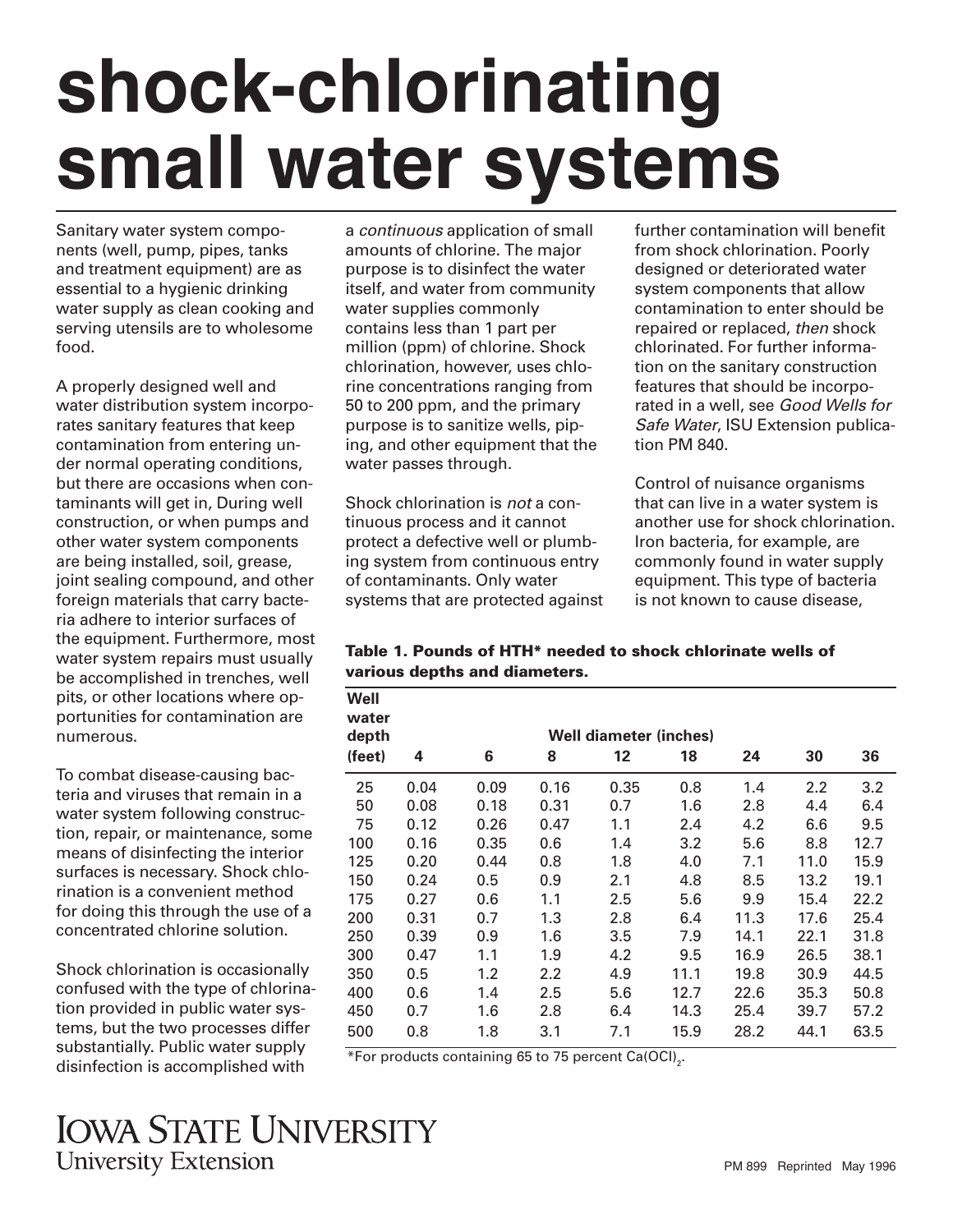but it thrives in some iron-bearing waters and forms large amounts of rust-colored slime that clogs wells, pipelines, and water filters. Though extremely difficult to eliminate from a water system, iron bacteria growth can be controlled with periodic shock chlorination.

### How to Shock Chlorinate

### Sources and Amounts of Chlorine

Liquid and powdered forms of chlorine are readily available at grocery or hardware stores and swimming pool supply outlets. Liquid household bleach, which commonly contains 5.25 percent sodium hypochlorite (NaOCI), is a convenient product to use if your well is not extremely large or deep. High-test hypochlorite powder, commonly referred to as HTH, is a highly concentrated source of chlorine suitable for large or deep wells. It generally contains 65 to 75 percent calcium hypochlorite  $\left\langle \mathsf{Ca(OCl)}_{2}\right\rangle$ .

Tables 1 and 2 indicate approximately how much HTH or bleach is needed to yield a chlorine concentration of 200 parts per million (ppm) in wells of various depth and diameter. Water containing substantial amounts of iron, hydrogen sulfide, or organic material will require more chemical because chlorine is depleted by these substances.

**Example 1:** A weighted string lowered into a 6-inch diameter well indicates water in the well is about 100 feet deep. Approximately **how much HTH** would be used to shock chlorinate this well? **From Table 1**—enter the column for a 6-inch well and read down to the row for 100 foot depth. Approximately 0.35 pounds of HTH is needed.

**Example 2:** How much **household bleach**, containing 5.25 percent NaOCI, would be needed to shock chlorinate the well in Example 1? **From Table 2**—again, read down the column for a 6-inch well until the row for 100 feet of water depth is reached. In this case 4.7 pints of bleach is recommended.

It is not necessary that chlorine levels in the well be exactly 200 ppm; 100 to 200 pprn is adequate. A strong chlorine odor, however, should be present in water pumped from the well to other parts of the plumbing system. If a

strong odor is not noticeable, you will need to add more chlorine.

### Disinfecting the Water System

Only the surfaces that are contacted by the chlorine solution will be disinfected. The following recommendations will help to accomplish a thorough job.

To avoid adding more contaminants to the well during the disinfection procedure, clean up the work area around the top of the well. Remove grease, mineral deposits, and other encrustation from accessible parts of the well interior and scrub these surfaces with a solution of 1/2 cup of laundry bleach in 5 gallons of water. Be sure to wash pumping equipment and piping with the chlorine solution as it is lowered into the well.

## Table 2. Pints of bleach\* needed to shock chlorinate wells of various depths and diameters.

| Well<br>water |                               |      |      |      |      |      |      |      |      |  |
|---------------|-------------------------------|------|------|------|------|------|------|------|------|--|
| depth         | <b>Well diameter (inches)</b> |      |      |      |      |      |      |      |      |  |
| (feet)        | 4                             | 6    | 8    | 12   | 18   | 24   | 30   | 36   | 48   |  |
| 25            | 0.5                           | 1.2  | 2.1  | 4.7  | 10.6 | 18.8 | 29.3 | 42.2 | 75.1 |  |
| 50            | 1.0                           | 2.3  | 4.2  | 9.4  | 21.1 | 37.5 | 58.7 |      |      |  |
| 75            | 1.6                           | 3.5  | 6.3  | 14.1 | 31.7 | 56.3 |      |      |      |  |
| 100           | 2.1                           | 4.7  | 8.3  | 18.8 | 42.2 | 75.1 |      |      |      |  |
| 125           | 2.6                           | 5.9  | 10.4 | 23.5 | 52.8 |      |      |      |      |  |
| 150           | 3.1                           | 7.0  | 12.5 | 28.2 | 63.4 |      |      |      |      |  |
| 175           | 3.7                           | 8.2  | 14.6 | 32.9 | 73.9 |      |      |      |      |  |
| 200           | 4.2                           | 9.4  | 16.7 | 37.5 |      |      |      |      |      |  |
| 250           | 5.2                           | 11.7 | 20.9 | 46.9 |      |      |      |      |      |  |
| 300           | 6.3                           | 14.1 | 25.0 | 56.3 |      |      |      |      |      |  |
| 350           | 7.3                           | 16.4 | 29.2 | 65.7 |      |      |      |      |      |  |
| 400           | 8.3                           | 18.8 | 33.4 | 75.1 |      |      |      |      |      |  |
| 450           | 9.4                           | 21.1 | 37.5 |      |      |      |      |      |      |  |
| 500           | 10.4                          | 23.5 | 41.7 |      |      |      |      |      |      |  |

\*For bleach containing 5.25 percent NaOCI.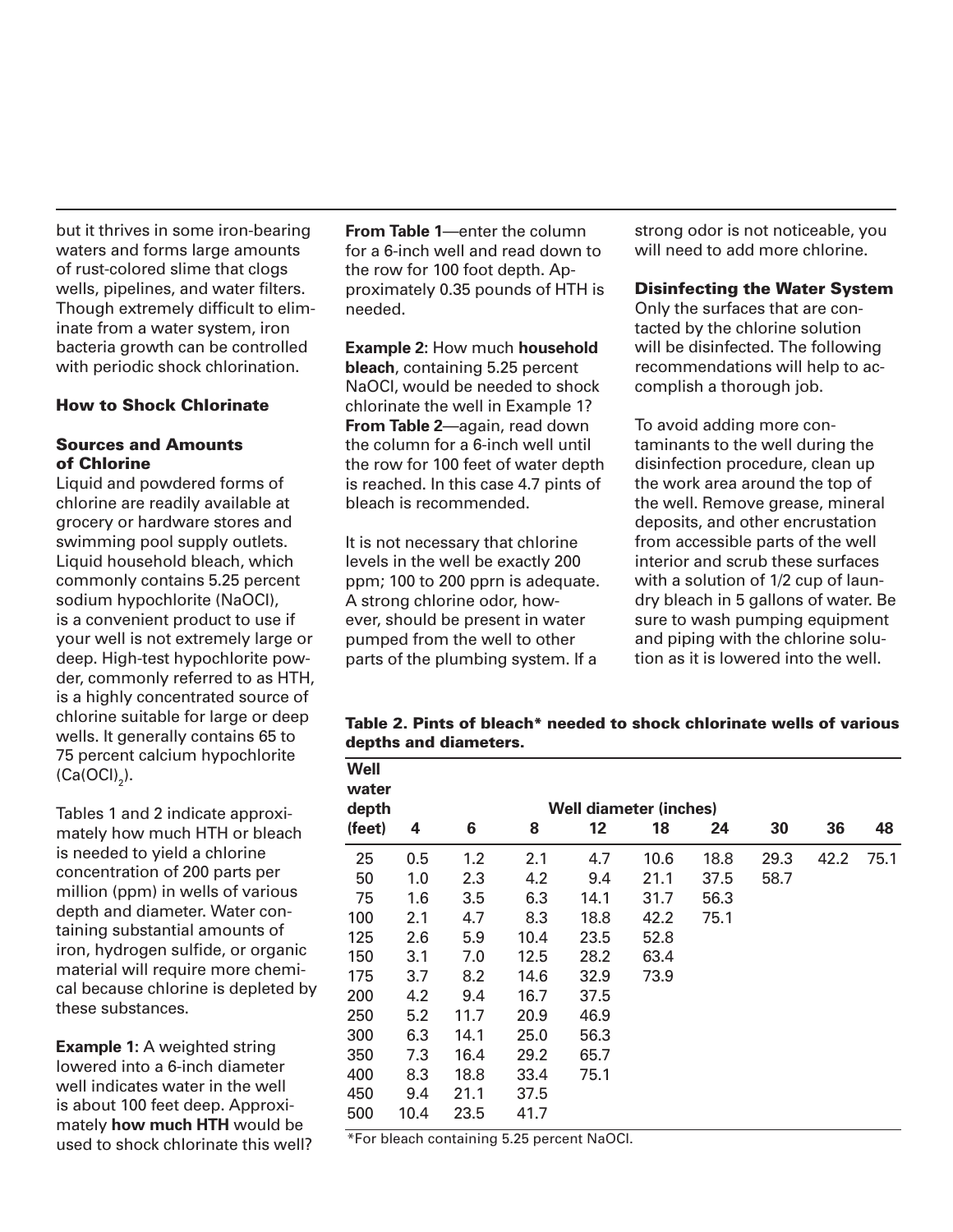

Fig. 1. Cloth sack filled with powdered chlorine is ready to be lowered into the well.



Fig. 2. Weighted sack filled with chlorine powder is lowered into the well.



Fig. 3. Strong chlorine solution is recirculated back to the well.

Newly constructed wells, or those that have been submerged by flood waters, may contain substantial amounts of sediment that cloud the water and interfere with disinfection. Pump the well until the water clears before proceeding with shock chlorination.

Liquid sources of chlorine can be poured directly into the well. Powdered chlorine compounds can be introduced in two ways:

1. Mix the required amount of dry compound with a small amount of water and stir thoroughly to dissolve. Let the undissolved calcium carbonate particles settle. Pour off the clear chlorine solution and use this to disinfect the well.

# OR

2. Place the required amount of chemical in a weighted cloth sack (fig. 1) or in a section of perforated pipe that has been capped on both ends. Attach a rope and alternately raise and lower the chemical throughout the water-bearing portion of the well to dissolve the compound and distribute the disinfectant (fig. 2).

Pumping will help to mix the disinfectant with the water standing in the well. Use a garden hose to recirculate the strong chlorine solution directly back into the well (fig. 3). Direct the return flow onto the pump piping and interior portions of the well casing that are above the water level.

Open the faucets and hydrants on each water line, one by one, and allow water to flow until a strong chlorine odor is detected. If a strong chlorine odor is not detectable, add more chlorine at the well. This will be necessary if the water contains substantial amounts of iron, hydrogen sulfide, or organic materials that. deplete the chlorine in solution.

Drain water heaters and bleed the air from pressure tanks so that chlorinated water can completely fill and sanitize them. Water softeners, sand filters, and iron removal filters should be backwashed with the strongly chlorinated water. *Do not* chlorinate carbon or charcoal filters because this will deplete their capacity.

It takes time for the chlorine to do a thorough job of disinfecting. Allow the chlorine to remain in the water system for at least 2 hours—longer, if possible.

Before using the water supply, thoroughly flush the remaining chlorine from the system. Mini-